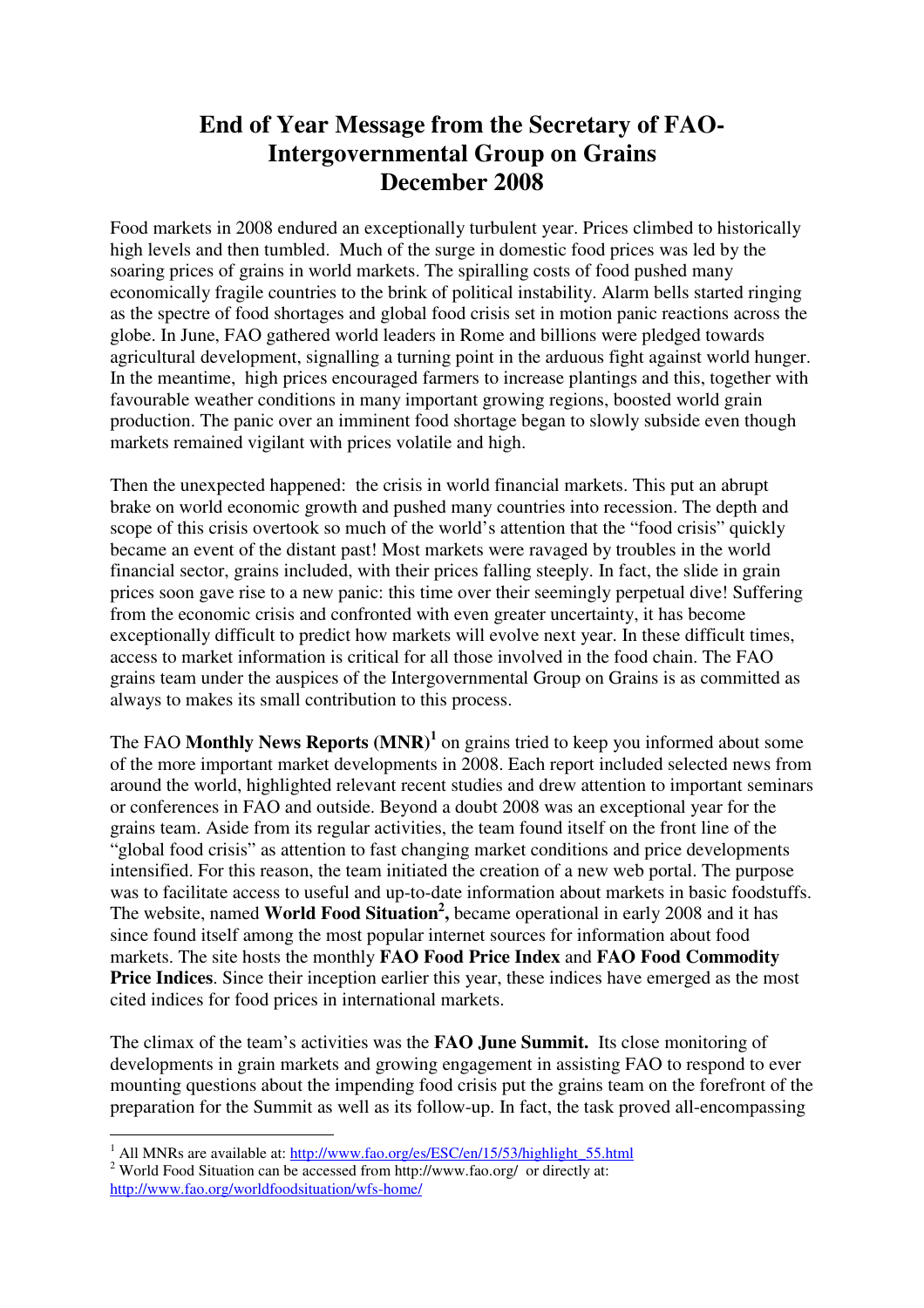in view of an unprecedented surge in requests from the international media to FAO, in general, and the Intergovernmental Group on Grains, in particular.

Regarding outputs, the team's active role in the production of the biannual **Food Outlook<sup>3</sup>** reports (June and November) continued unabated. As had been mentioned, Food Outlook has become a leading FAO publication on the global market situation and short-term outlook for basic foodstuffs. Soaring prices attracted more attention to Food Outlook reports this year than any other year in the past; while gratifying, this also meant more work for the team as each report generated extensive requests for more information and data. The team also continued providing inputs into **Crop Prospects and Food Situation<sup>4</sup> ,** another leading FAO report, published 4 times a year, which focuses on food situations in developing countries and regional markets. Another report which required substantial inputs from the team was the annual **OECD-FAO Agricultural Outlook**<sup>5</sup> (published in July). This year's report presented the two organizations' supply and demand projections for major agricultural crops towards 2017.

Another activity of the team has been the supervision of **development projects**<sup>6</sup>. In 2008, the team continued its monitoring of four projects on grains. Thanks to meticulous management from the European Development Co-operative, its executing body, one project has achieved remarkable success to the extent that proposals are being considered to replicate it in other countries. The project, **West African Sorghum Value Chain Development**, is taking place in Sierra Leon and Ghana with funding mostly from the Common Fund for Commodities (CFC). Its main goal is to develop a stable and high quality sorghum supply chain that will increase incomes of sorghum farmers and enable national beverage industries to substitute imported grains by locally produced sorghum. The supervision of this project is facilitated by Mr. C. Djameh, an independent expert from Ghana. We would like to also thank him for his continuing support to this project and our team.

Even more than in the past the grains team receives invitations to speak at conferences outside FAO. Increasingly, the topics extend beyond grain markets, to food and other markets such as biofuels. The team participated in a number of seminars and conferences in 2008; most notably in Egypt, Russia, Ukraine, Denmark and Brazil. Given the growing uncertainty about the markets, it is evident that 2009 will be another challenging year. Let us hope that it will bring less unexpected downturns, but rather a calmer and more prosperous world with less hunger.

This leads me to thank you again for your continuous support and may I, on behalf of the grains team, offer you our sincerest best wishes for the New Year.

A. Abbassian Food and Agriculture Organization of the United Nations Trade and Markets Division Economic and Social Department

<sup>&</sup>lt;sup>3</sup> Available at: http://www.fao.org/giews/english/fo/index.htm

<sup>&</sup>lt;sup>4</sup> Available at: http://www.fao.org/giews/english/cpfs/index.htm<br><sup>5</sup> The summary available at: http://www.fao.org/es/ESC/en/2/3/highlight\_550.html

<sup>&</sup>lt;sup>6</sup> For information on all the past and current projects see http://www.fao.org/es/ESC/en/15/53/highlight\_57.html